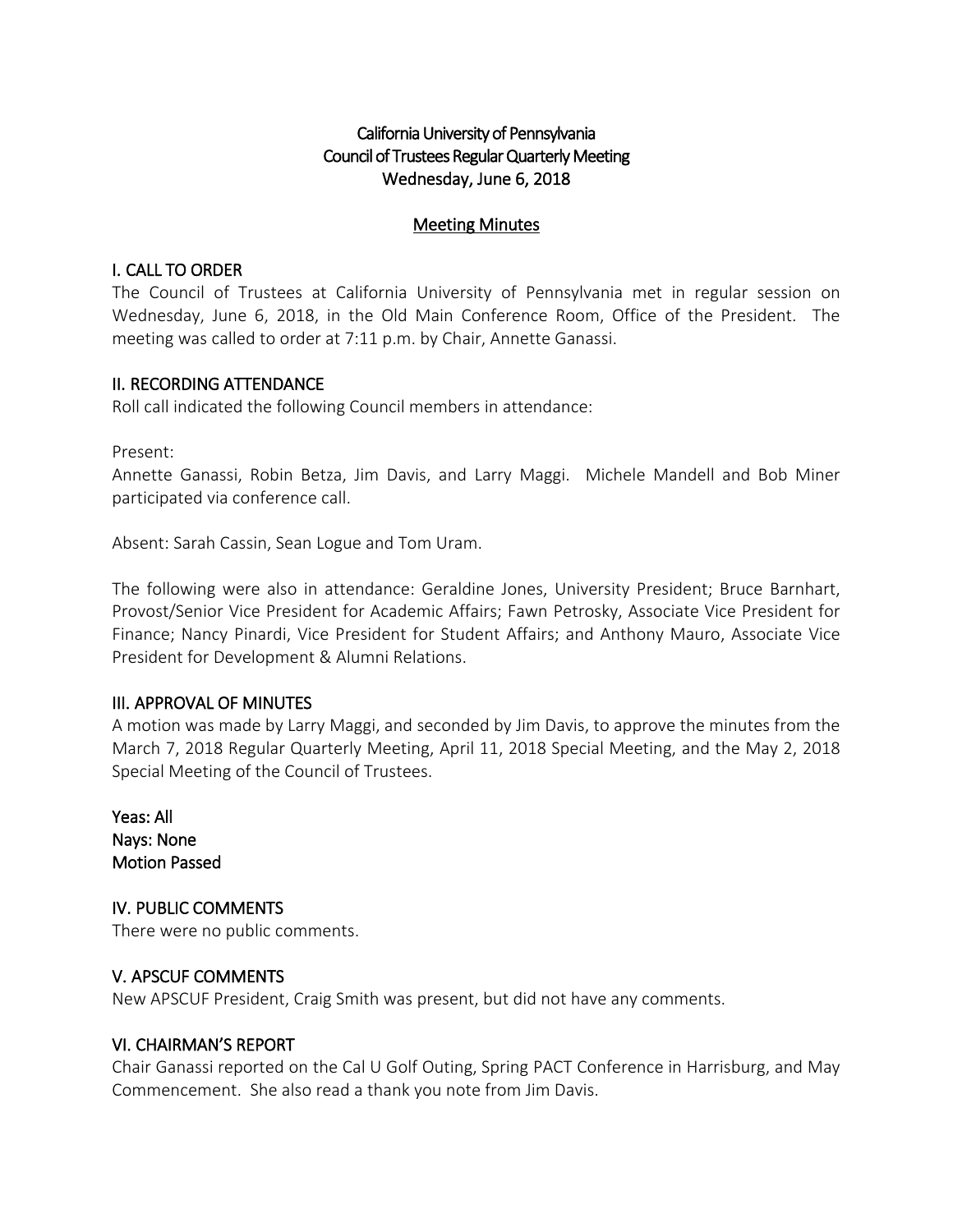## VII. PACT UPDATE

Michelle Mandell reported on the PACT 2018 Spring Workshop that was held in Harrisburg.

## VIII. UNIVERSITY PRESIDENT'S REPORT

President Jones reported on recent University activity, including approval of the new Doctorate in Education Administration and Leadership, the Rutledge Institute, and new chancellor elect Dr. Daniel Greenstein.

## 1. Honorary Doctorate of Humane Letters

A motion was made by Jim Davis, and seconded by Bob Miner, to approve an honorary doctor of humane letters for Elmo Natali, in recognition of his dedication to the students and his legacy to California University of Pennsylvania.

Yeas: All Nays: None Motion Passed

## IX. COMMITTEE REPORTS

### A. Academic Affairs

Provost Barnhart provided a quarterly update to the Council.

### 1. New Programs Approval

A motion was made by Larry Maggi, and seconded by Robin Betza, to approve the following new program proposals: Bachelor of Science in Molecular Biology, Bachelor of Science in Fisheries and Wildlife Biology, Bachelor of Science in Business Administration in Accounting, Interdisciplinary Studies in Business and Commerce, Economics, Finance, Human Resource Management, Integrated Global Business, Management, Marketing, and Management Information Systems. A roll call vote was taken.

 Yeas: All Nays: None Motion Passed

# 2. Quarterly Update

Provost Barnhart reported on the summer session which began on Monday, June 4, 2018. Cal U is offering 135 undergraduate courses and 188 graduate courses.

### B. Administration and Finance

In Vice President Thorn's absence, Fawn Petrosky, Associate Vice President for Finance provided a quarterly update to the Council.

# 1. Quarterly Contracts and Purchases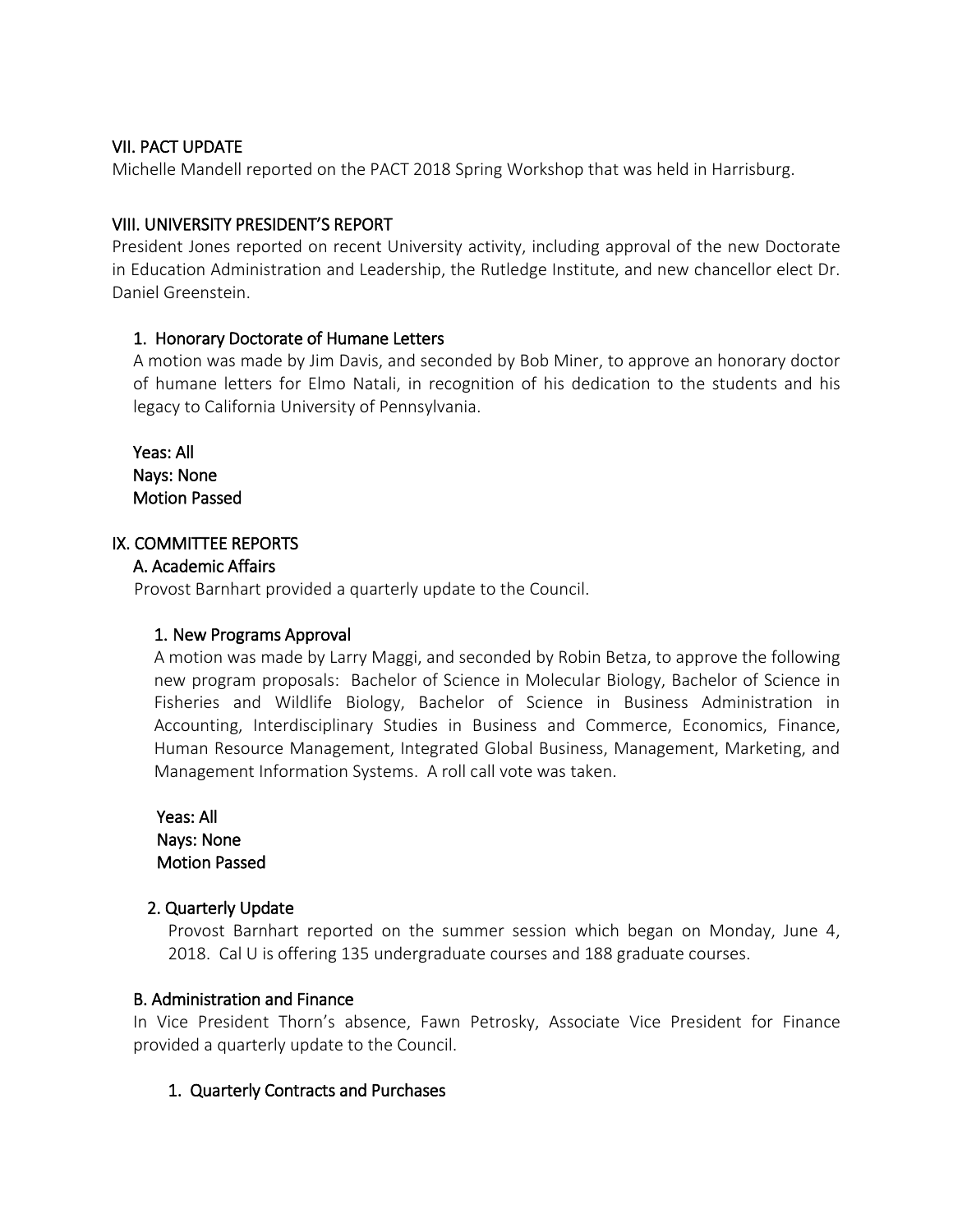A motion was made by Larry Maggi, and seconded by Michelle Mandell, to approve the quarterly contracts and purchases under \$10,000 negotiated or awarded by the President or her designee, as well as all contracts for consultative services for the period of January 21, 2018, through April 20, 2018. A roll call vote was taken.

# Yeas: All Nays: None Motion Passed

A motion was made by Bob Miner, and seconded by Larry Maggi, to approve the quarterly contracts and purchases over \$10,000 negotiated or awarded by the President or her designee, as well as all contracts for consultative services for the period of January 21, 2018, through April 20, 2018. A roll call vote was taken.

 Yeas: All Nays: None Motion Passed

# 2. Facilities Inspection

A motion was made by Larry Maggi, and seconded by Jim Davis, to approve the Annual Inspection of Facilities Report that outlines the state of all university educational, general and auxiliary buildings, as well as its infrastructure. A roll call vote was taken.

 Yeas: All Nays: None Motion Passed

# 3. University External Financial Support

- Resolution and Statement Certification - University Compliance with Board of Governors Policy 1985-04-A

A motion was made by Trustee Davis, and seconded by Trustee Maggi, to approve the Resolution and Statement certifying the University complies with Board of Governors Policy 1985-04-A. A roll call vote was taken.

 Yeas: All Nays: None Motion Passed

> Fiduciary Agreement between the Foundation for California University of Pennsylvania and California University of Pennsylvania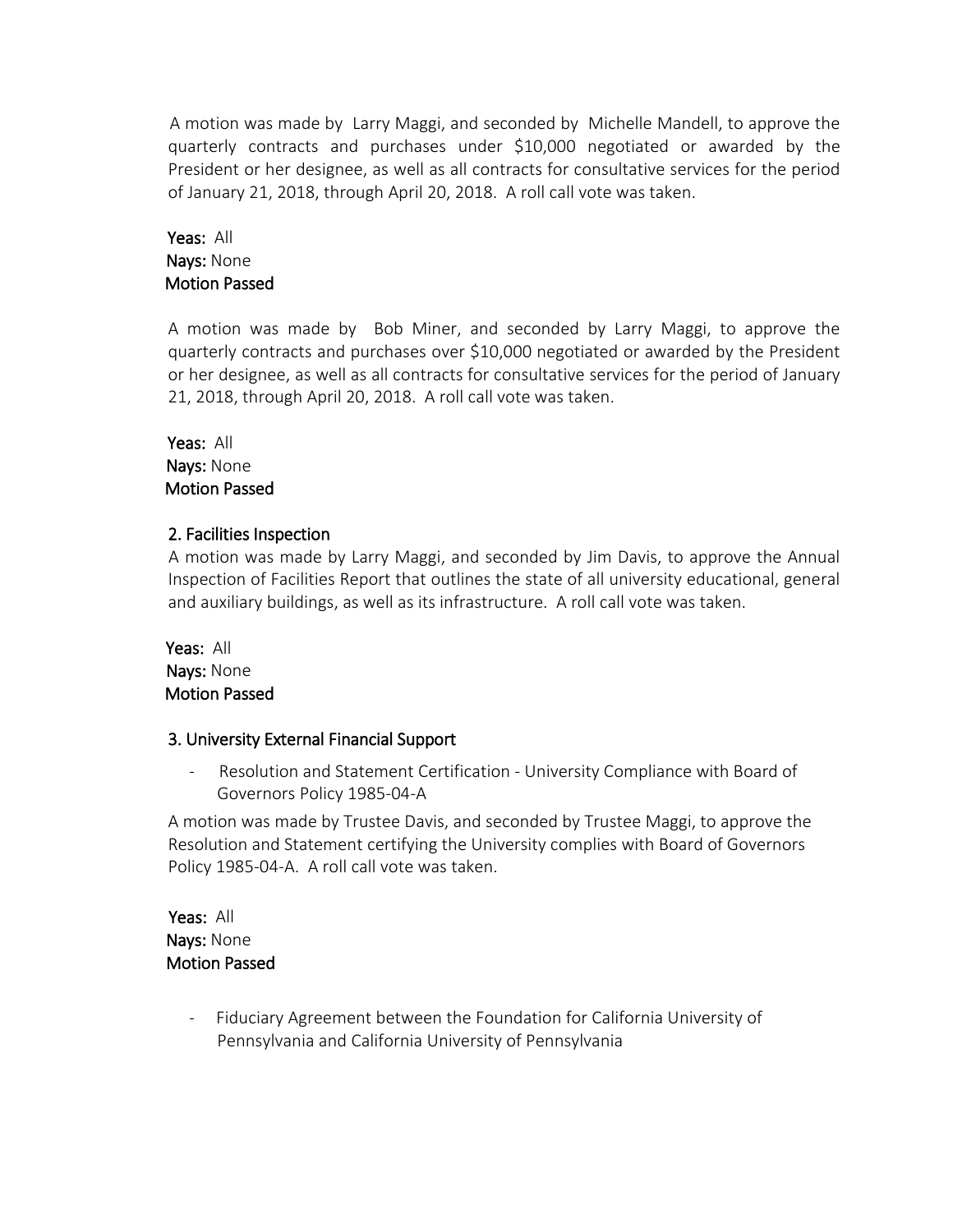A motion was made by Bob Miner, and seconded by Larry Maggi, to approve the Fiduciary Agreement between the Foundation for California University of Pennsylvania and California University of Pennsylvania. A roll call vote was taken

## Yeas: All Nays: None Motion Passed

# 4. Laboratory Fee

 A motion was made by Larry Maggi, and seconded by Robin Betza, to approve the implementation of the proposed laboratory fee for all lab related courses effective Fall 2018 semester. A roll call vote was taken.

Yeas: All Nays: None Motion Passed

# 5. Radiologic Technology Fee

A motion was made by Michelle Mandell, and seconded by Larry Maggi, to approve the implementation of the proposed radiologic technology fee effective Fall 2018 semester.

Yeas: All Nays: None Motion Passed

# 6. 2017-2018 University Budget Update

Fawn Petrosky gave an update on the University's budget.

# 7. Quarterly Update

The quarterly update included an update on Capital Projects, Technology Lifecycle Improvements, Coover Hall renovations, the Science Complex Feasibility Study, the Campus Master Plan, and Morgan Hall renovations for the Rutledge Institute.

# C. Student Affairs

Vice President Pinardi provided a quarterly update to the Council.

# 1. Quarterly Update

Vice President Pinardi introduced Director of Recreational Services, Jamison Roth, who gave a presentation on the 20 Sport clubs which consists of 24 individual teams who compete at regional and national competitions. Currently, 426 students are involved in these clubs. Funding is provided by SAI allocations and/or fundraising/out of pocket expenses.